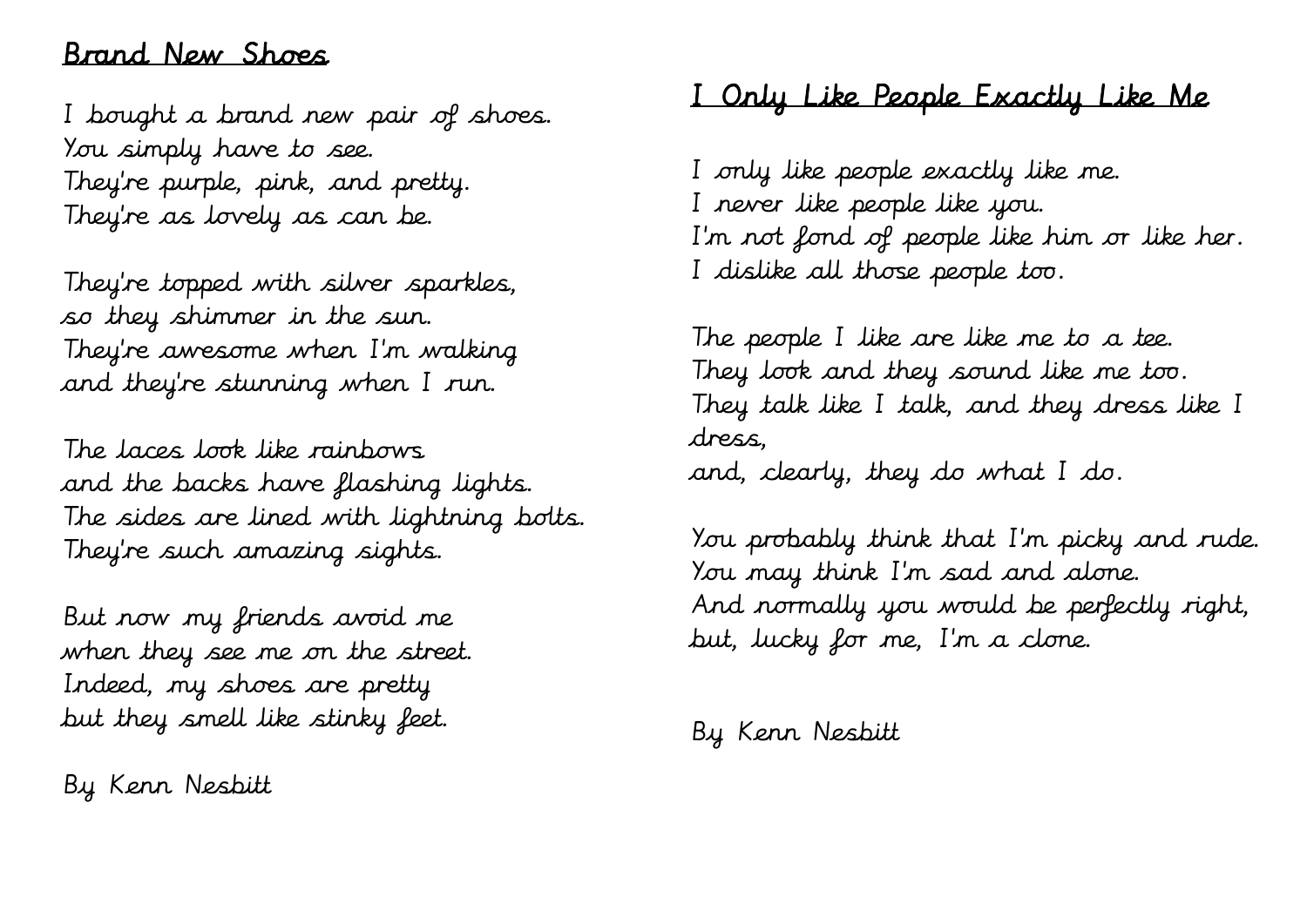#### Pete the Pirate Wannabe

He's Pete, the pirate wannabe. He'll sail the seas someday. But, first, he needs a little cash to help him on his way.

He can't afford a parrot . He can't afford a plank. A peg leg's much too pricey, and ship would break the bank.

He cannot buy an eye patch. He hasn't got a hat. He'll never own a blunderbuss; he's much too broke for that.

A dagger 's too expensive . He couldn't swing a sword . In fact, there's only one thing he's been able to afford .

His shopping list is lengthy, with loads of pirate gear, but all he has are earrings since they're just a buck an ear .

By Kenn Nesbitt

# I Named My Dog the Strangest Names

I named my dogs the strangest names, not simply "Spot" or "Rover . " Instead I named them "Fetch" and "Stay" and "Here Boy" and "Roll Over . "

Not "Lassie," "Patch," or "Fido . " No , instead they're "Shake" and "Crawl" and "Turn Around" and "Take a Bow" and "Come" and "Wave" and "Ball!"

I gave them these abnormal names to see what they would do . I thought it would be fun but, sad to say, that isn't true.

And now I'm sort of sorry for the crazy names I used. My dogs cannot do any tricks; they're all just too confused.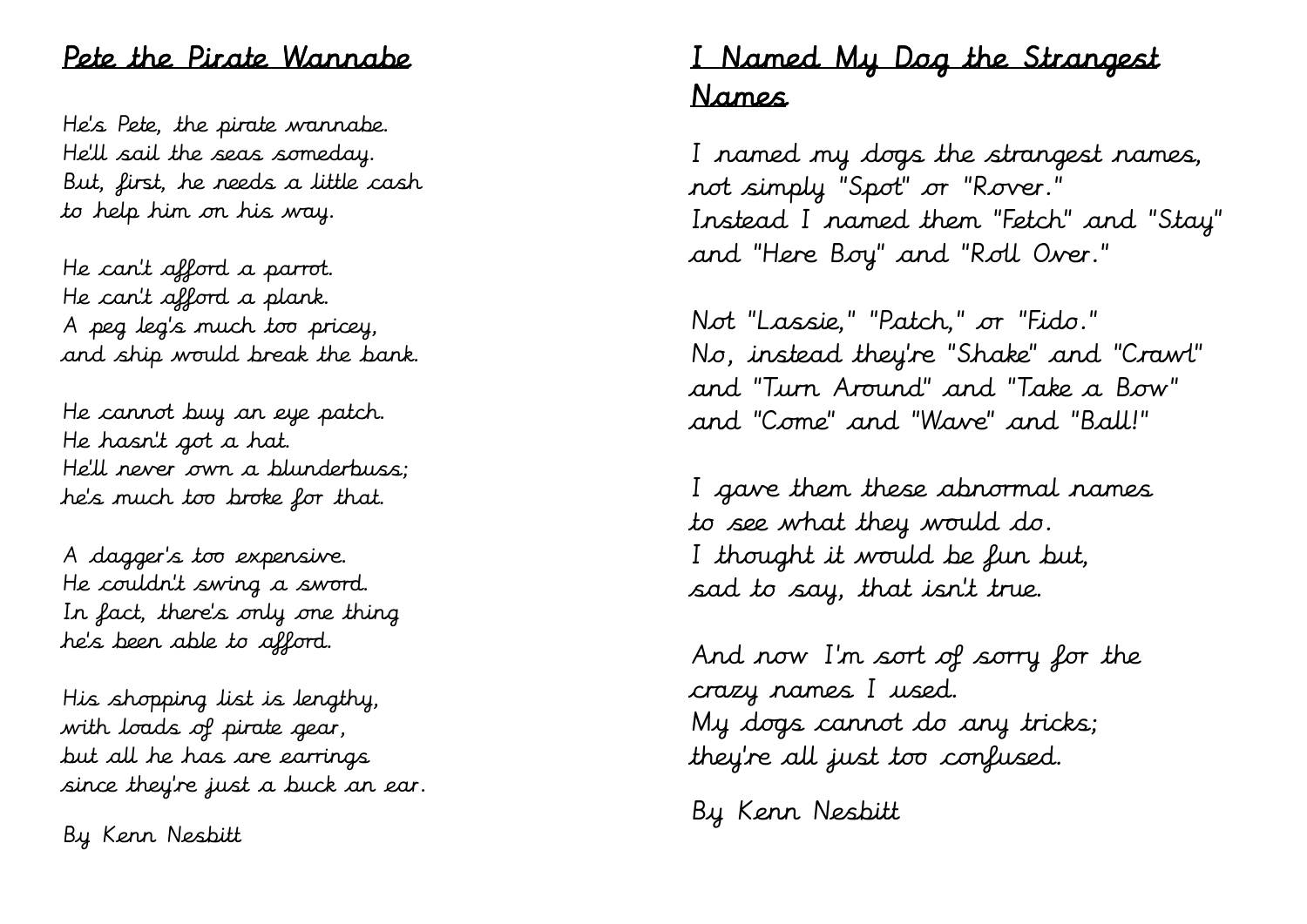# My Teacher Took My iPod

My teacher took my iPod. She said they had a rule; I couldn't bring it into class or even to the school.

She said she would return it; I'd have it back today. But then she tried my headphones on and gave a click on Play.

She looked a little startled, but after just a while she made sure we were occupied and cracked a wicked smile.

Her body started swaying. Her toes began to tap. She soon was grooving in her seat and rocking to the rap.

My teacher changed her mind. She said it's now okay to bring my iPod into class. She takes it every day.

By Kenn Nesbitt

# My Puppy Punched Me in the Eye

My puppy punched me in the eye. My rabbit whacked my ear. My ferret gave a frightful cry and roundhouse kicked my rear.

My lizard flipped me upside down. My kitten kicked my head. My hamster slammed me to the ground and left me nearly dead.

So my advice? Avoid regrets; no matter what you do, don't ever let your family pets take lessons in kung fu.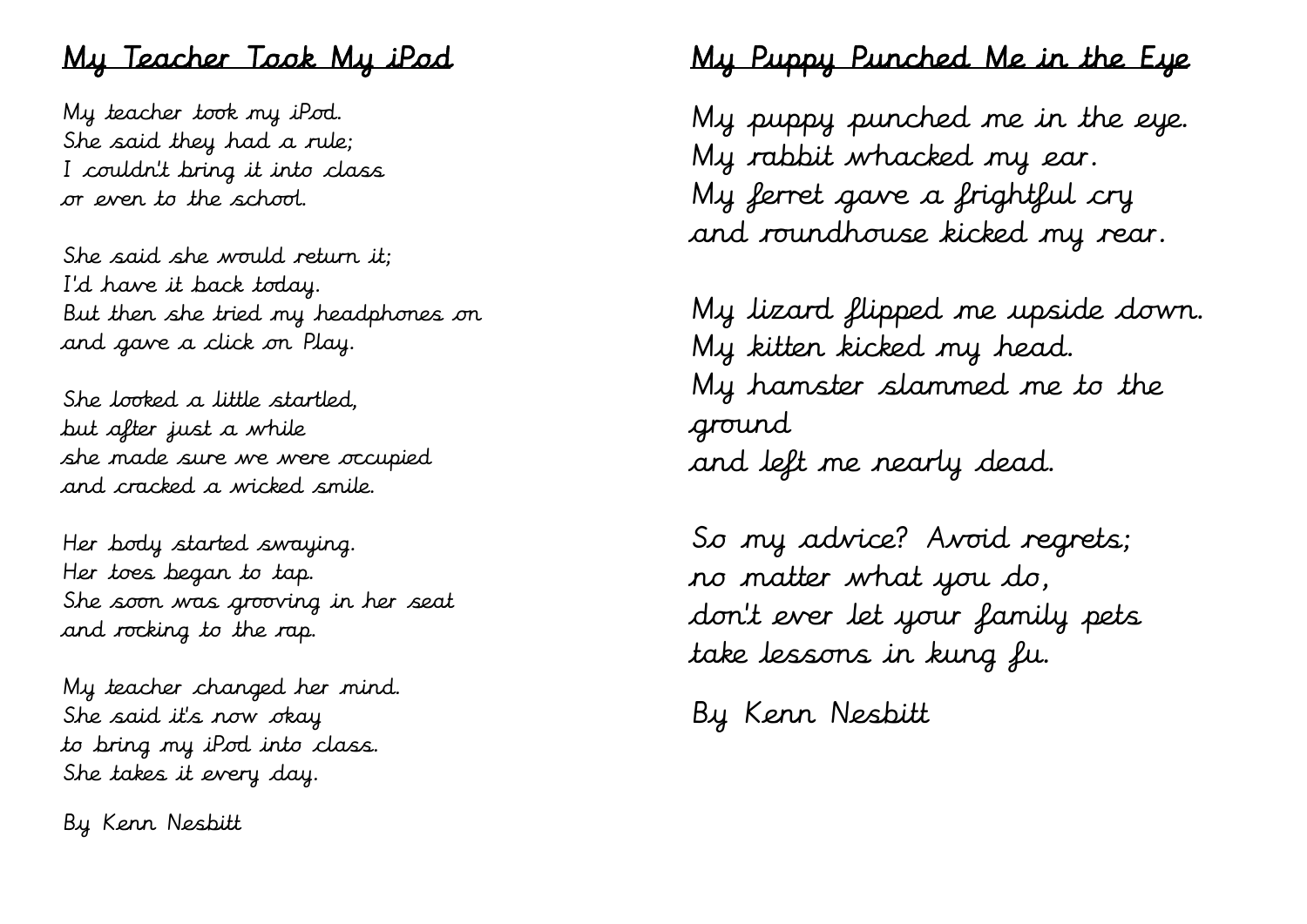# All My Great Excuses

I started on my homework but my pen ran out of ink. My hamster ate my homework. My computer' s on the blink.

I accidentally dropped it in the soup my mom was cooking. My brother flushed it down the toilet when I wasn't looking.

My mother ran my homework through the washer and the dryer. An airplane crashed into our house. My homework caught on fire.

Tornadoes blew my notes away. Volcanoes struck our town. My notes were taken hostage by an evil killer clown.

Some aliens abducted me. I had a shark attack. A pirate swiped my homework and refused to give it back.

I worked on these excuses so darned long my teacher said, "I think you'll find it's easier to do the work instead."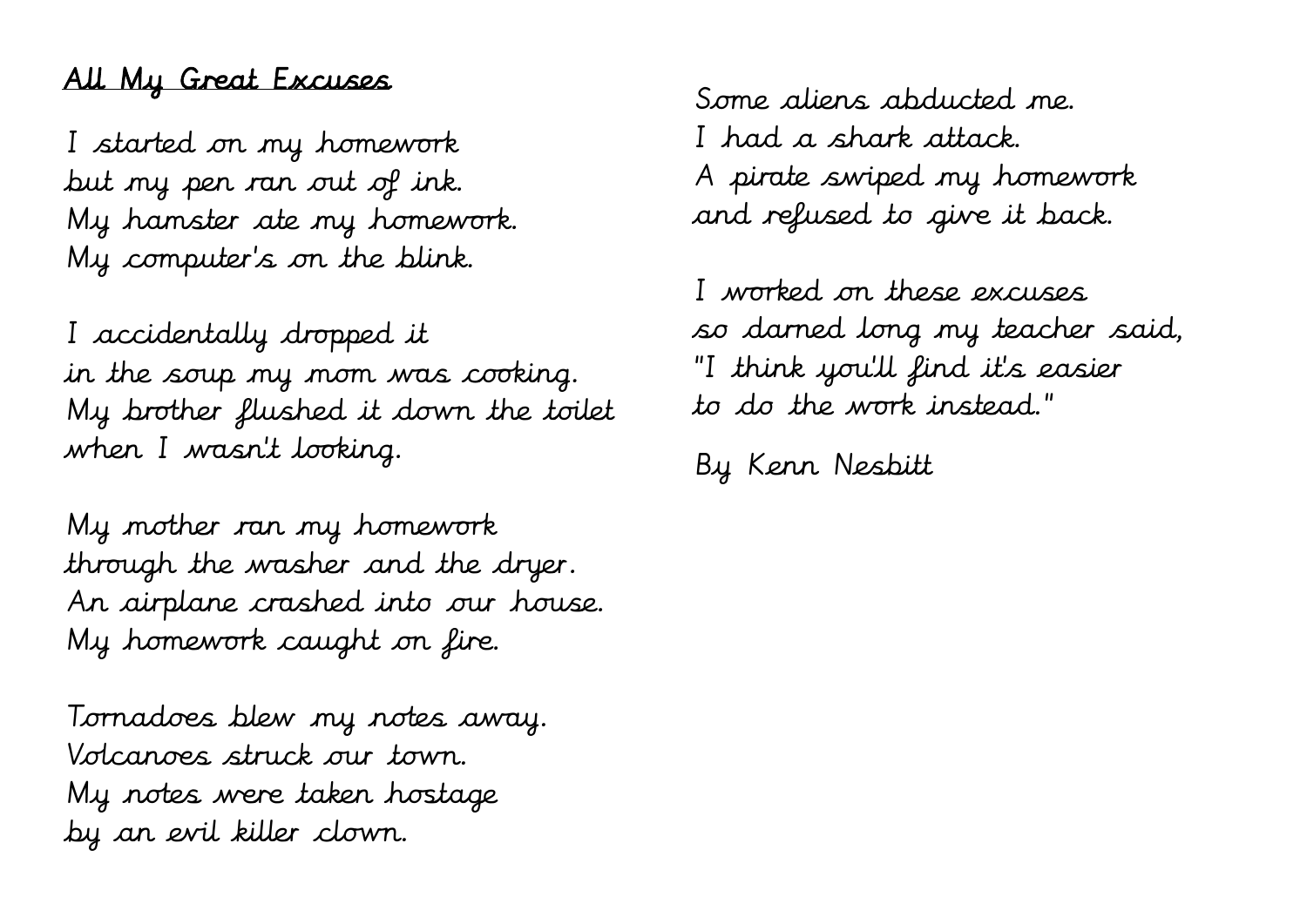## I Taught My Cat to Clean My Room

I taught my cat to clean my room, to use a bucket, brush and broom, to dust my books and picture frames, and pick up all my toys and games.

He puts my pants and shirts away, and makes my bed, and I should say it seems to me it's only fair he puts away my underwear.

In fact, I think he's got it made. I'm not too happy with our trade. He may pick up my shoes and socks, but I clean out his litterbox.

By Kenn Nesbitt

# April Fool's Day

Mackenzie put a whoopie cushion on the teacher's chair. Makayla told the teacher that a bug was in her hair.

Alyssa brought an apple with a purple gummy worm and gave it to the teacher just to see if she would squirm.

Elijah left a piece of plastic dog doo on the floor, and Vincent put some plastic vomit in the teacher's drawer.

Amanda put a goldfish in the teacher's drinking glass. These April Fool's Day pranks are ones that you could use in class.

Before you go and try them, though, there's something I should mention: The teacher wasn't fooling when she put us in detention.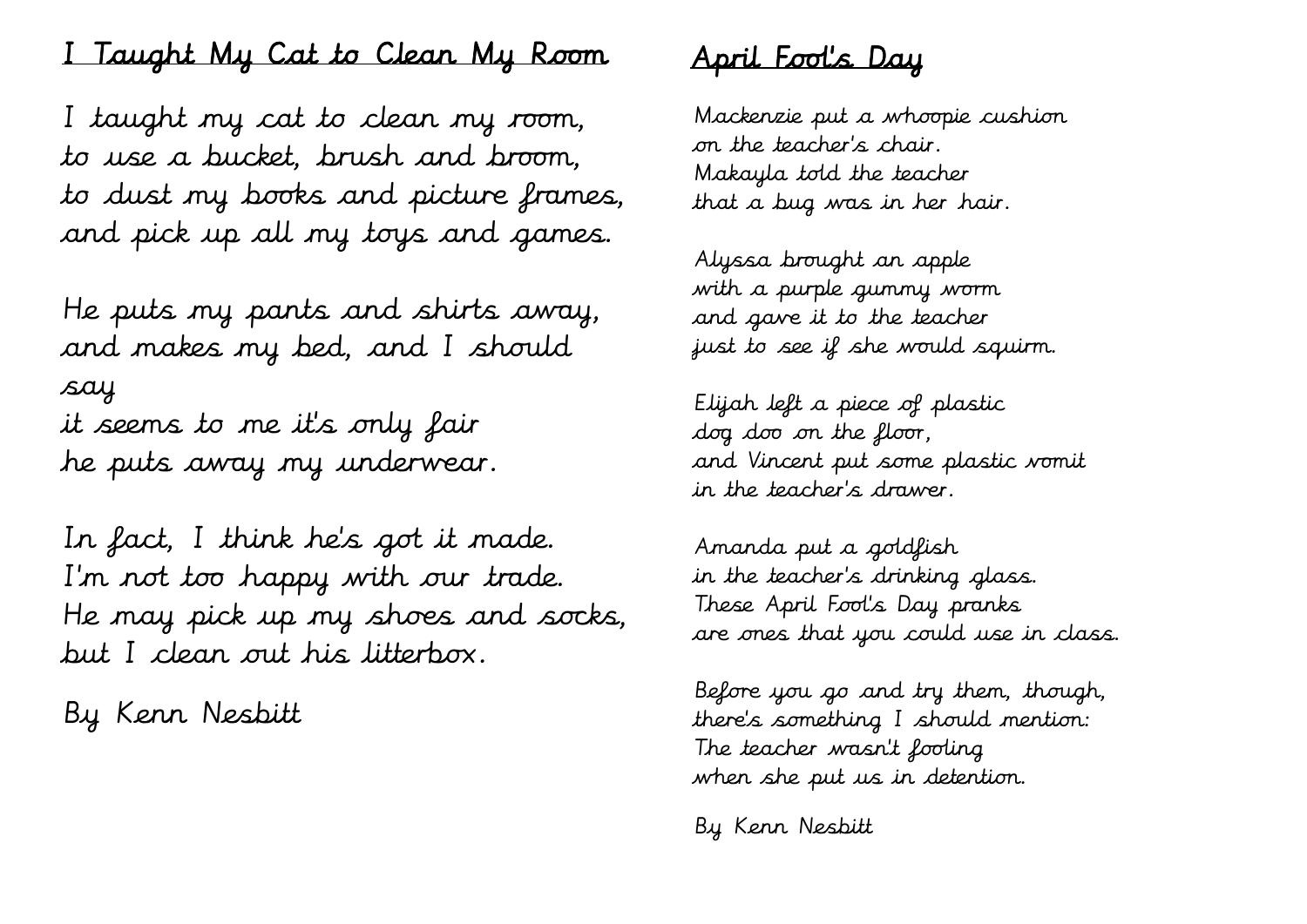#### Please Don't Read This Poem

Please don't read this poem. It's only meant for me. That's it. Just move along now. There's nothing here to see.

Besides, I'm sure you'd rather just go outside and play. So put the poem down now and slowly back away.

Hey, why are you still reading? That isn't very nice. I've asked you once politely. Don't make me ask you twice.

I'm telling you, it's private. Do not read one more line. Hey! That's one more. Now stop it. This isn't yours; it's mine.

You're not allowed to read this. You really have to stop.

If you don't quit this instant, I swear I'll call a cop.

He'll drag you off in handcuffs. He'll lock you up in jail, and leave you there forever until you're old and frail.

Your friends will all forget you. You won't be even missed. Your family, too, will likely forget that you exist.

And all because you read this instead of having fun. It's too late now, amigo; the poem's nearly done.

There's only one solution. Here's what you'll have to do: Tell all your friends and family they shouldn't read it too.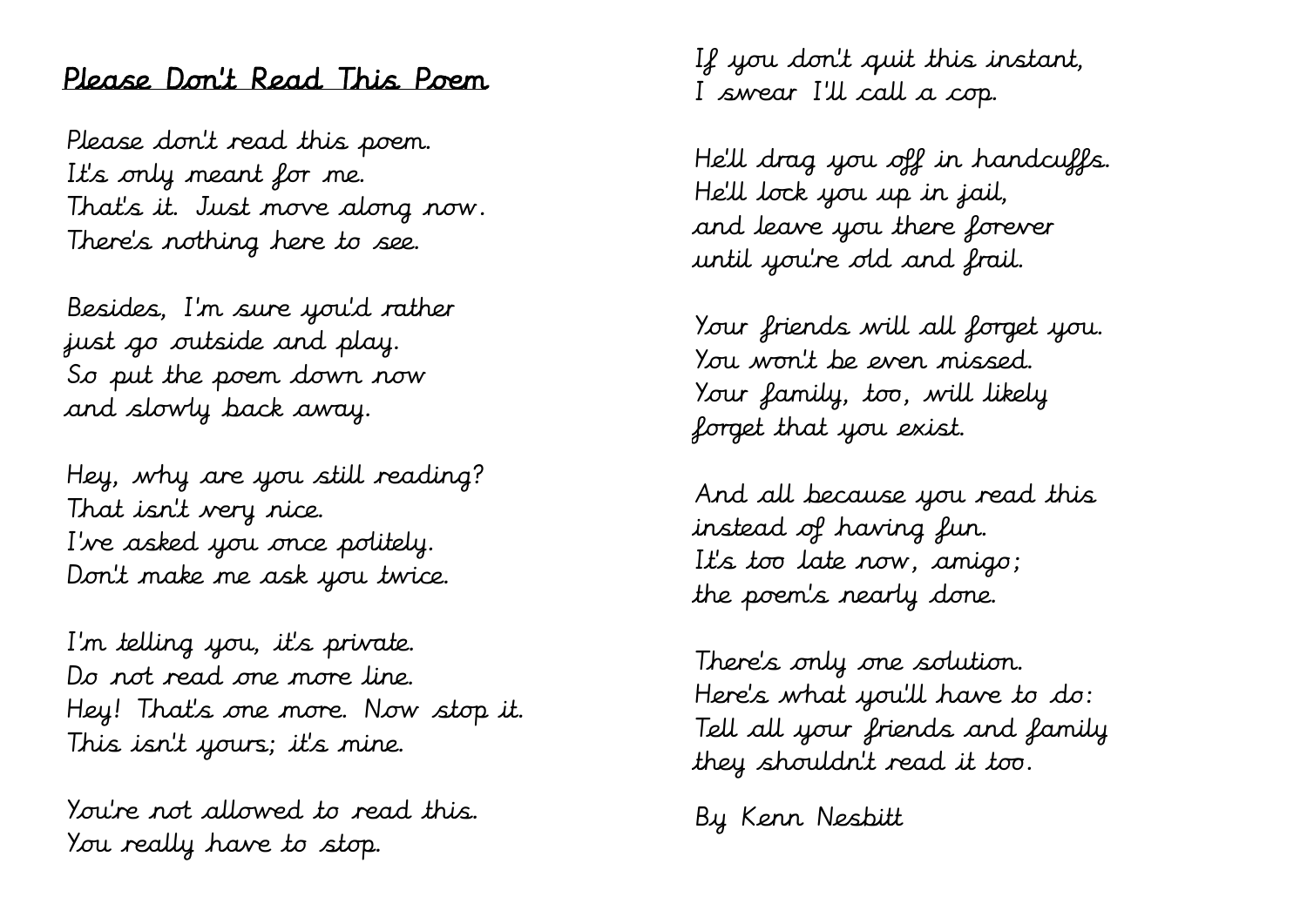### My Teacher Ate My Homework

My teacher ate my homework, Which I thought was rather odd. He sniffed at it and smiled with an approving sort of nod.

He took a little nibble - it's unusual, but true - then had a somewhat larger bite and gave a thoughtful chew.

I think he must have liked it, for he really went to town. He gobbled it with gusto and he wolfed the whole thing down.

He licked off all his fingers, gave a burp and said, "You pass." I guess that's how they grade you when you're in a cooking class.

By Kenn Nesbitt

## I'm Staying Home From School Today

I'm staying home from school today. I'd rather be in bed pretending that I have a pain that's pounding in my head.

I'll say I have a stomach ache. I'll claim I've got the flu. I'll shiver like I'm cold and hold my breath until I'm blue.

I'll fake a cough. I'll fake a sneeze. I'll say my throat is sore. If necessary I can throw a tantrum on the floor.

I'm sure I'll get away with it. Of that, there's little doubt. But, even so, I really hope my students don't find out.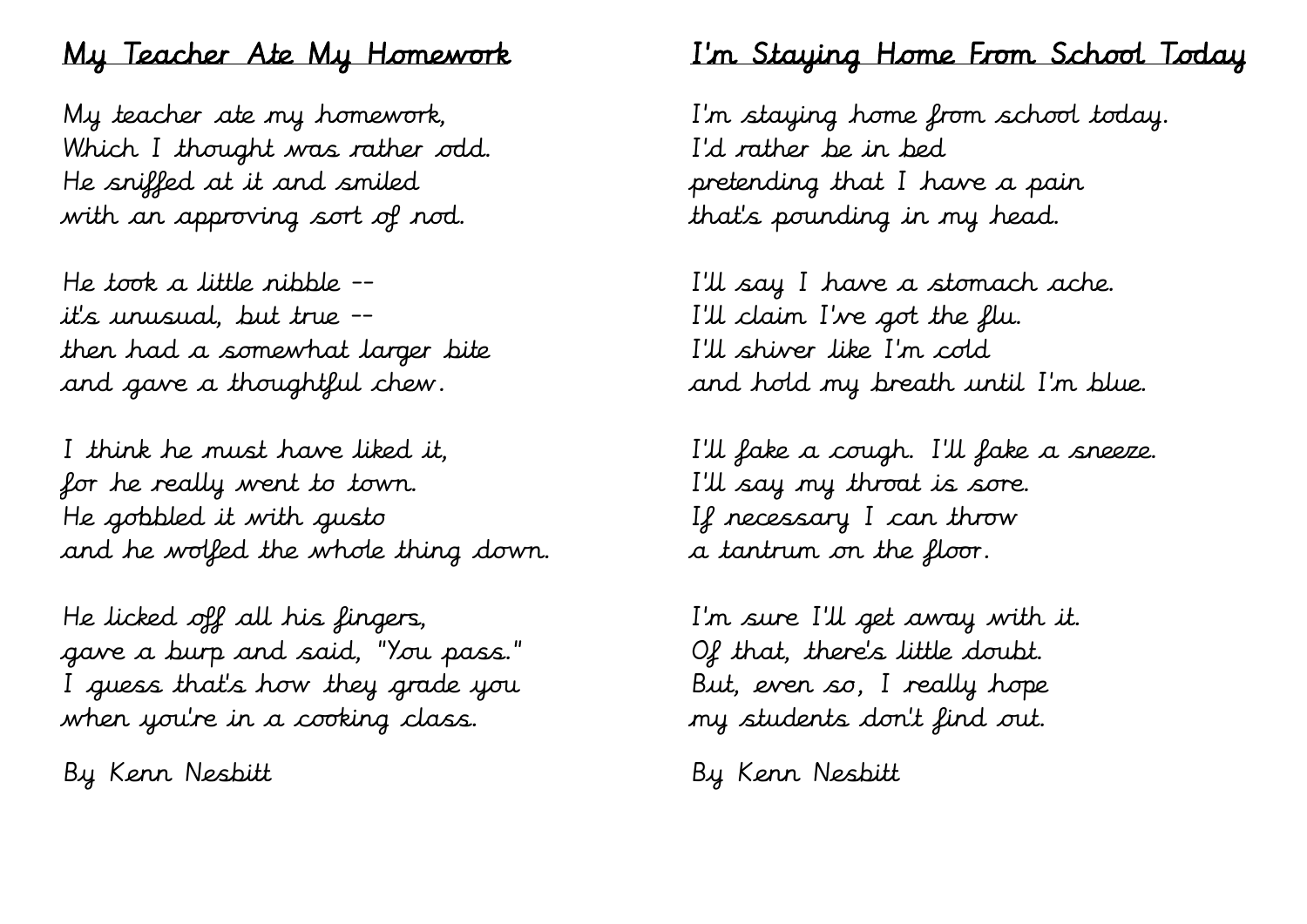## My Brother's Not a Werewolf

My brother's not a werewolf though it often looks that way. He has to shave his whiskers almost every single day.

His feet are getting furry and his hands are sprouting hair. His voice is deep and growling like a grumpy grizzly bear.

He often sleeps throughout the day and stays up half the night. And if you saw the way he eats you'd surely scream in fright.

His clothes are ripped and dirty like the stuff a werewolf wears. His socks and shirts are shredded and his pants have countless tears.

If you should ever meet him you'll discover what I mean. My brother's not a werewolf; he's just turning seventeen.

By Kenn Nesbitt

### That Explains It!

I went to the doctor. He x-rayed my head. He stared for a moment and here's what he said.

"It looks like you've got a banana in there, an apple, an orange, a peach, and a pear. I also see something that looks like a shoe,

a plate of spaghetti, some fake doggy doo, an airplane, an arrow, a barrel, a chair, a salmon, a camera, some old underwear, a penny, a pickle, a pencil, a pen, a hairy canary, a hammer, a hen, a whistle, a thistle, a missile, a duck, an icicle, bicycle, tricycle, truck. With all of the junk that you have in your head it's kind of amazing you got out of bed. The good news, at least, is you shouldn't feel pain.

From what I can see here you don't have a brain."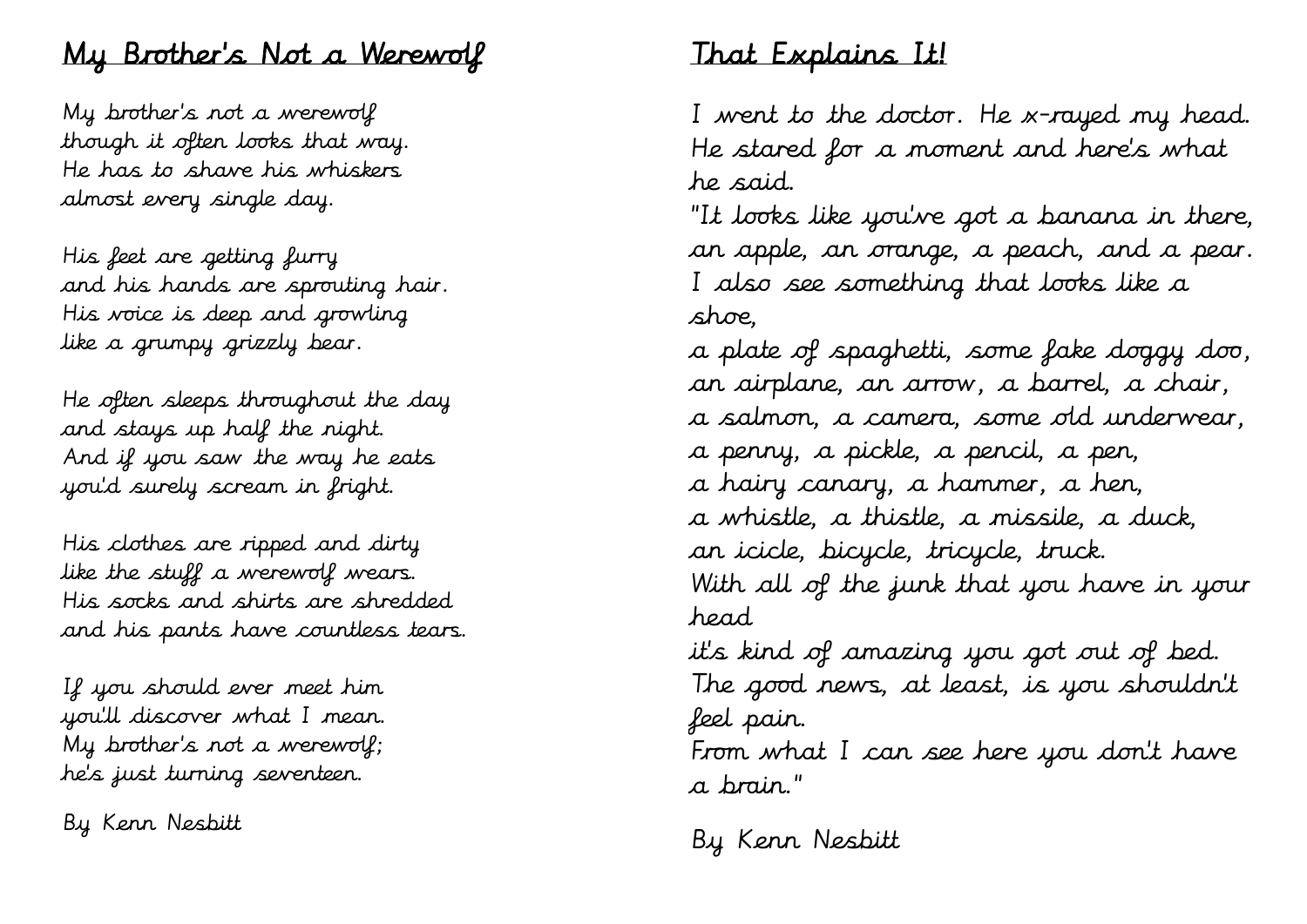# I Think My Dad is Dracula

I think my dad is Dracula. I know that sounds insane, but listen for a moment and allow me to explain.

We don't live in a castle, and we never sleep in caves. But, still, there's something weird about the way my dad behaves.

I never see him go out in the daytime when it's light. He sleeps all day till evening, then he leaves the house at night.

He comes home in the morning saying, "Man, I'm really dead!" He kisses us goodnight, and then by sunrise he's in bed.

My mum heard my suspicion and she said, "You're not too swift. Your father's not a vampire. He just works the night shift."

By Kenn Nesbitt

#### Today I Had a Rotten Day

Today I had a rotten day. As I was coming in from play I accidentally stubbed my toes and tripped and fell and whacked my nose.

I chipped a tooth. I cut my lip. I scraped my knee. I hurt my hip. I pulled my shoulder, tweaked my ear, and got a bruise upon my rear. I banged my elbow, barked my shin. A welt is forming on my chin. My pencil poked me in the thigh. I got an eyelash in my eye. I sprained my back. I wrenched my neck. I'm feeling like a total wreck. So that's the last time I refuse when teacher says to tie my shoes.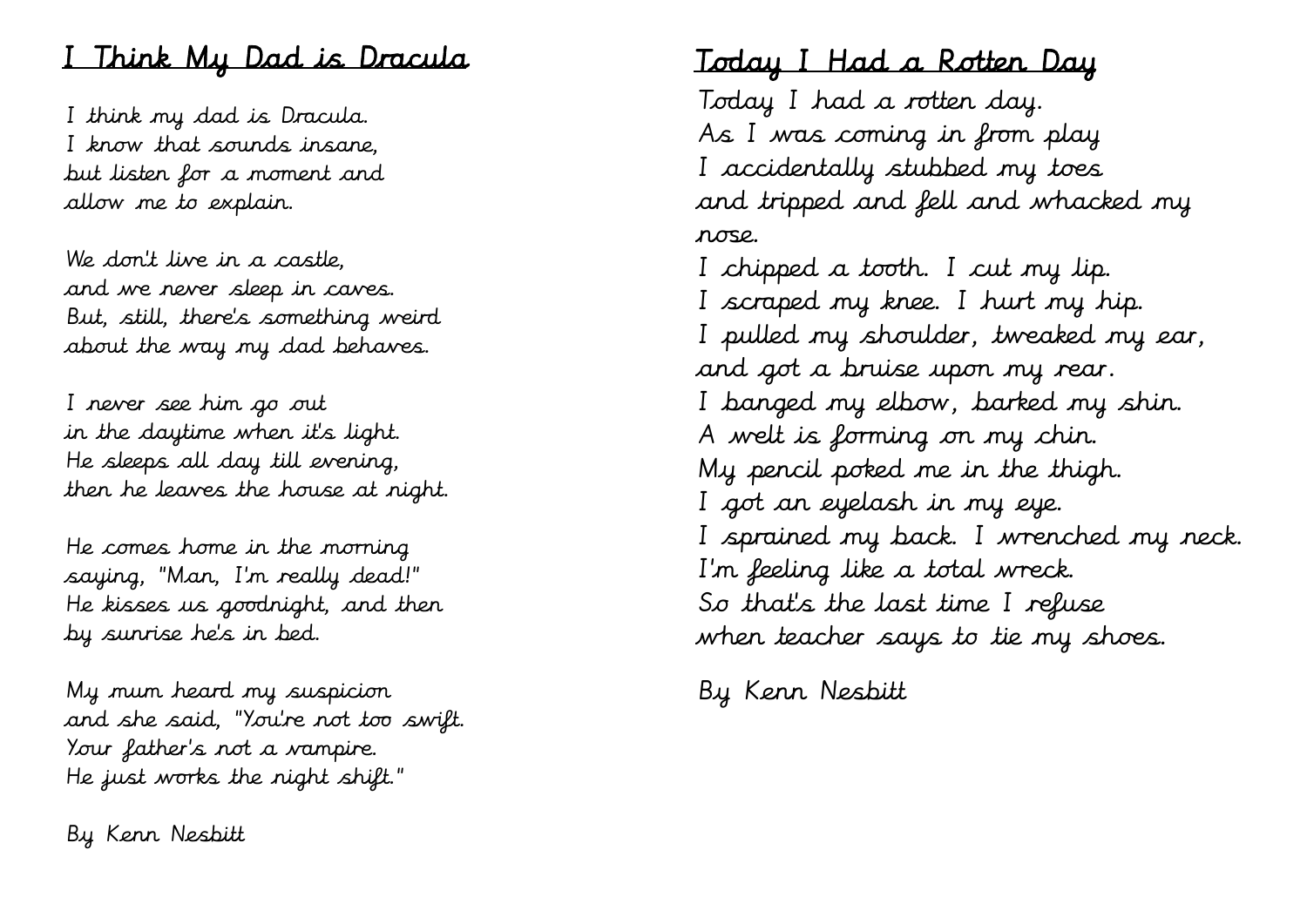## Nicknames

My aunt calls me "Elizabeth." My grandma calls me "Liz." My sister calls me "Lisa," and the baby calls me "Wiz."

My uncle calls me "Betty," while my grandpa calls me "Beth." My brother calls me "Dizzy Liz" or sometimes "Lizard Breath."

My teacher calls me "Betsy" and my friends all call me "Bess." I find these nicknames more annoying than you'd ever guess.

I wish that they would call me by my real name instead. I simply HATE those nicknames, see, my real name is Fred.

By Kenn Nesbitt

# At History I'm Hopeless

At history I'm hopeless. At spelling I stink. In music I'm useless. From science I shrink. At art I'm atrocious. In sports I'm a klutz. At reading I'm rotten. And math makes me nuts. At language I'm lousy. Computers? I'm cursed. In drama I'm dreadful. My writing's the worst. There's only one subject I'm sure I would pass, but they don't teach video games in my class.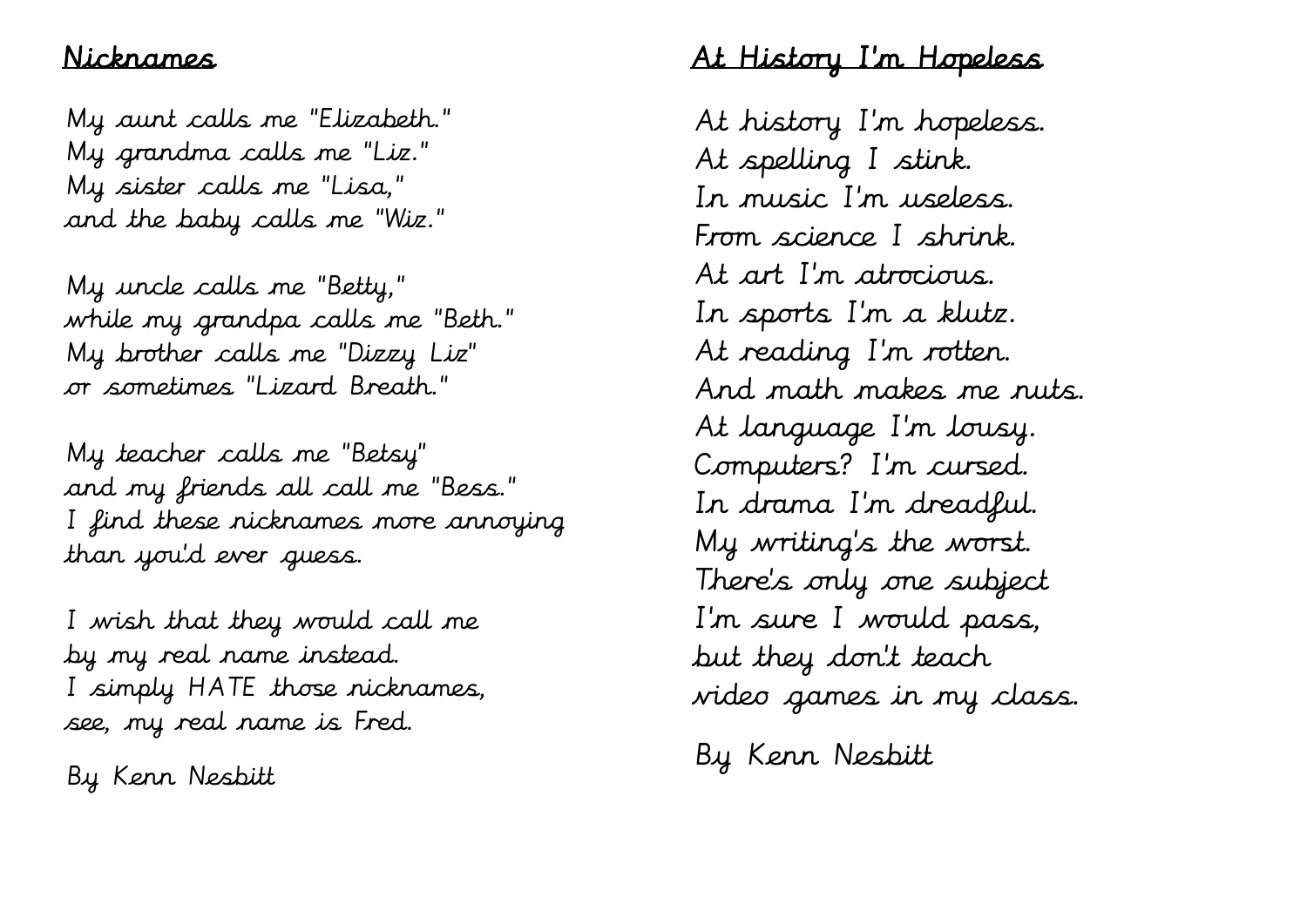### I Bought a Maserati

I bought a Maserati and a new Mercedes-Benz, plus a brand new Lamborghini I could show off to my friends.

I purchased a Ferrari and an Aston Martin too, and a Porsche and a Jaguar and a BMW.

I had them all delivered to my mansion in the hills. I like to sit and look at them, imagining the thrills.

For though it's fun to be the richest nine-year-old alive, I'm sure I'll like it better when I'm old enough to drive.

By Kenn Nesbitt

### The Aliens Have Landed!

The aliens have landed! It's distressing, but they're here. They piloted their flying saucer through our atmosphere.

They landed like a meteor engulfed in smoke and flame. Then out they climbed immersed in slime and burbled as they came.

Their hands are greasy tentacles. Their heads are weird machines. Their bodies look like cauliflower and smell like dead sardines.

Their blood is liquid helium. Their eyes are made of granite. Their breath exudes the stench of foods from some unearthly planet.

And if you want to see these sickly, unattractive creatures, you'll find them working in your school; they all got jobs as teachers!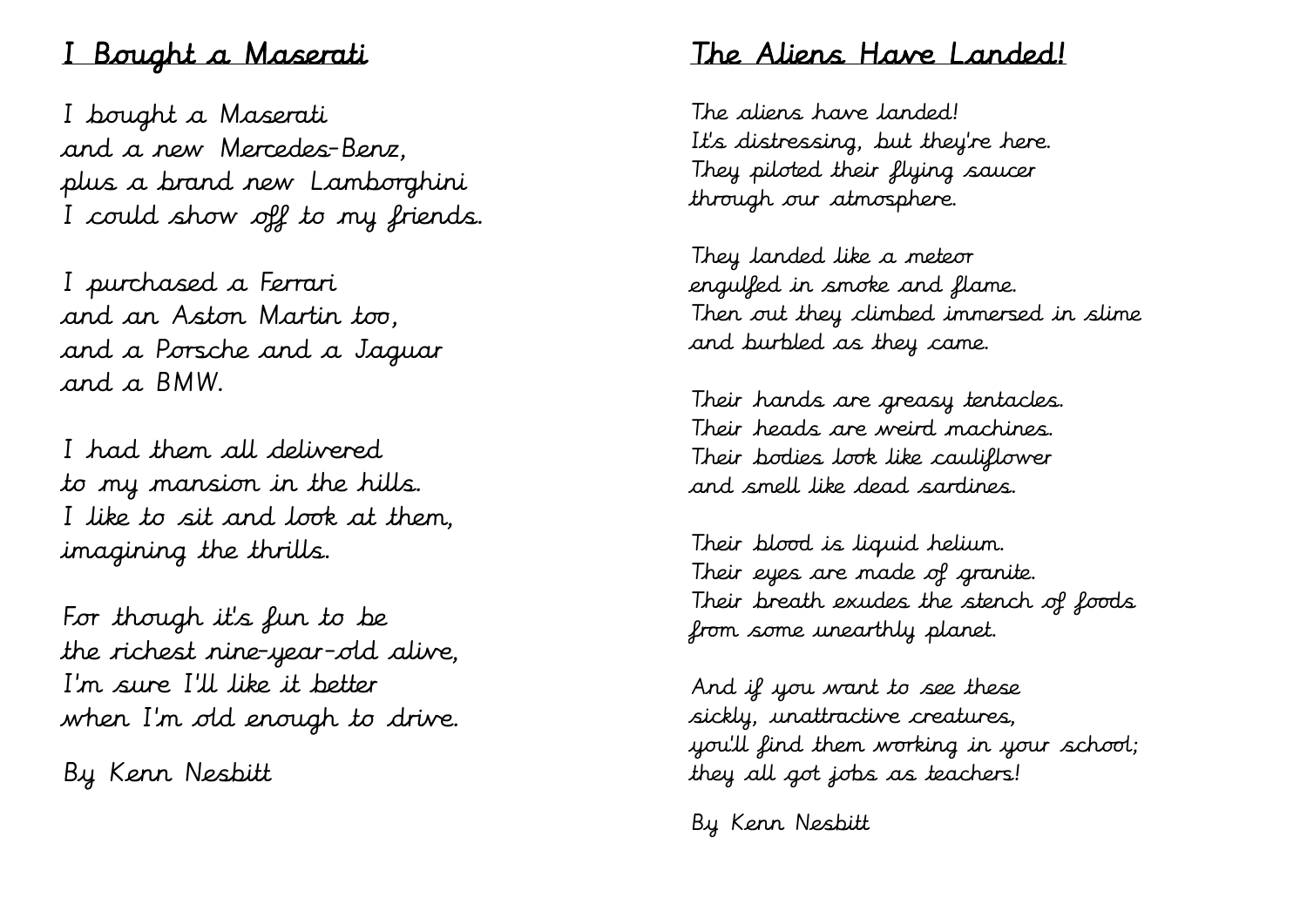#### I Do Not Want to Go to Bed

I do not want to go to bed. I like to stay up late. I'm bouncing off the bedroom walls and, frankly, feeling great!

I'm dancing like a maniac instead of counting sheep. My mom says, "Time for bed." My dad yells, "Get your butt to sleep!"

I'm not sure what my bottom has to do with anything, but that's okay because I'd rather jump around and sing.

I don't know what it was that made me feel so wide awake. Could it have been the Red Bull and the double-chocolate cake?

I wonder if the seven cups of coffee plus dessert of Snickers bars and Skittles are what left me this alert?

Whatever it turns out to be that made me feel this right, I hope I track it down so I can stay up every... ZZZzzzzz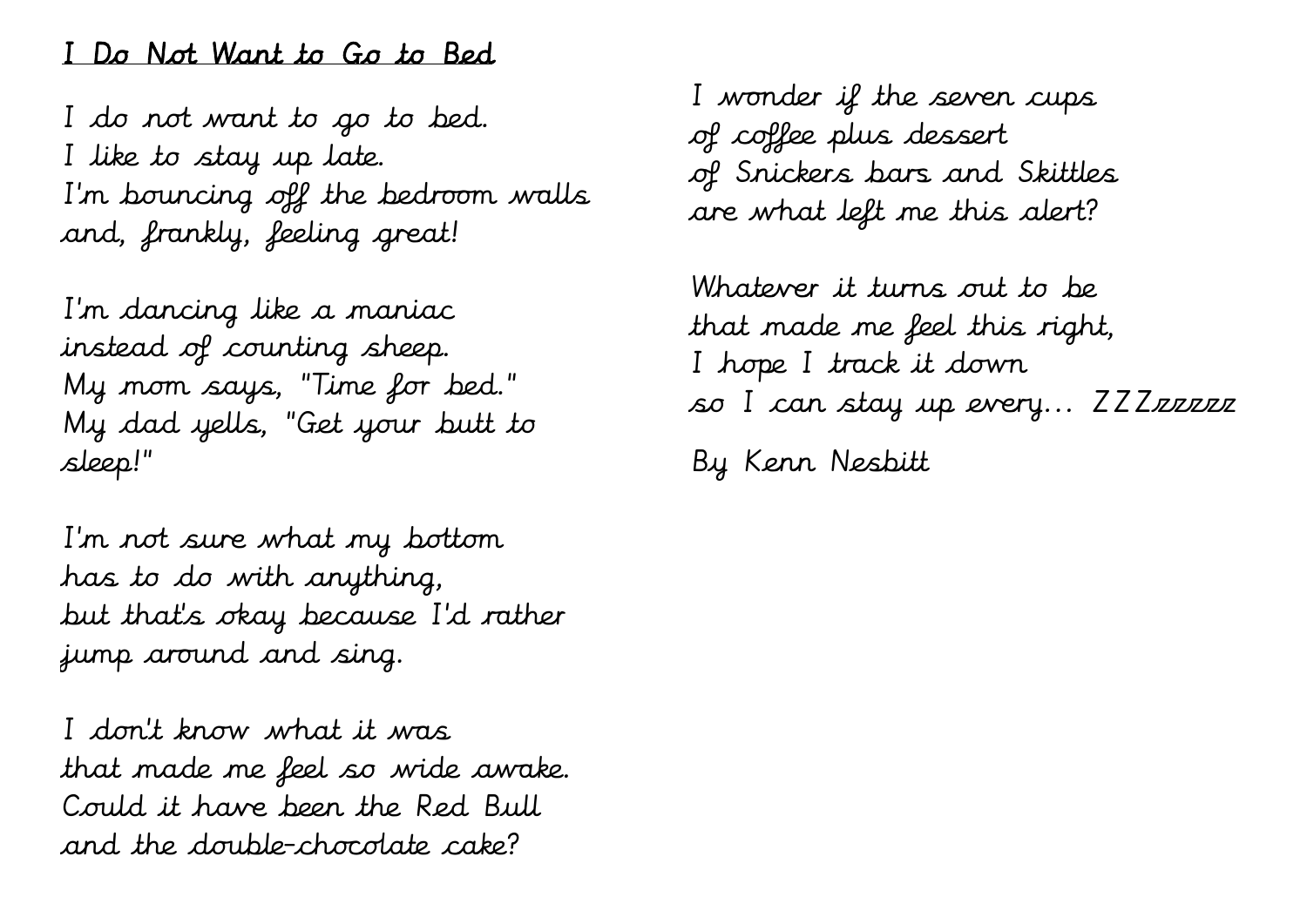# My Personal Slave

I'm making my brother my personal slave, so now when I greet you my brother will wave. He'll do all my homework; he'll take all my tests. He'll clean up my messes and wait on my guests.

He'll hold out my hanky whenever I sneeze. He'll say that he did it if I "cut the cheese." He'll go take a bath if I play in the dirt. He'll eat all my spinach, then feed me dessert.

He'll empty the garbage and vacuum the floors and finish my other unsavoury chores, like washing the dishes and mowing the yard or anything else even modestly hard.

I really enjoy all the effort I save by making my brother my personal slave. And though I'll admit how exciting it is, I'm not sure it's worth it, 'cause next week I'm his.

By Kenn Nesbitt

## My Pig Won't Let Me Watch TV

My pig won't let me watch TV. It's totally unfair. He watches anything he wants but doesn't ever share.

I never get to watch cartoons or anything like that. He's busy watching farming shows. I should have got a cat.

I should have got a goldfish or a guinea pig or goat. Instead, I've got this pig who 's always hogging the remote.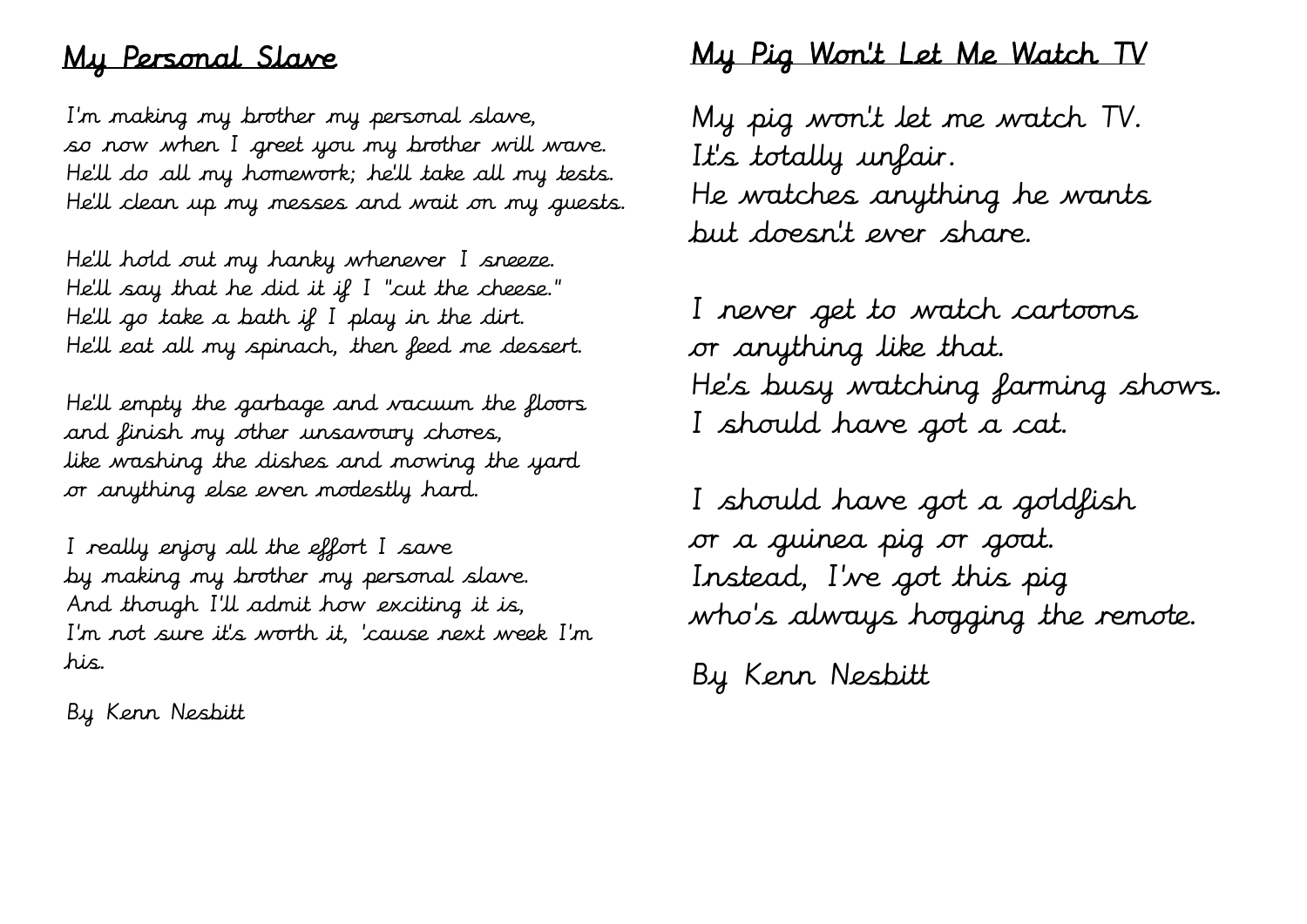### You Can Never Be Too Careful

You can never be too careful, that's what I always say, and so I wear a hat, or two, in case my hair turns grey. I've thirteen tires on my car, in case I get a flat. I wear my pants size fifty-three, in case I grow too fat.

You can never be too careful, I'm sure you'll find it's true. I see the doctor every day, in case I catch the flu. I carry twenty handkerchiefs, in case I have to sneeze, and forty seven bandages, in case I skin my knees.

You can never be too careful, so if I take a walk,

I tiptoe everywhere I go and whisper when I talk. I hide my money in a box, and lock it up inside Fort Knox. My house is made of bricks and rocks.

The front door has a hundred locks.

But now I have a problem, see, I'm locked inside without the key. I've lost it and I can't get free. I hid it much too carefully!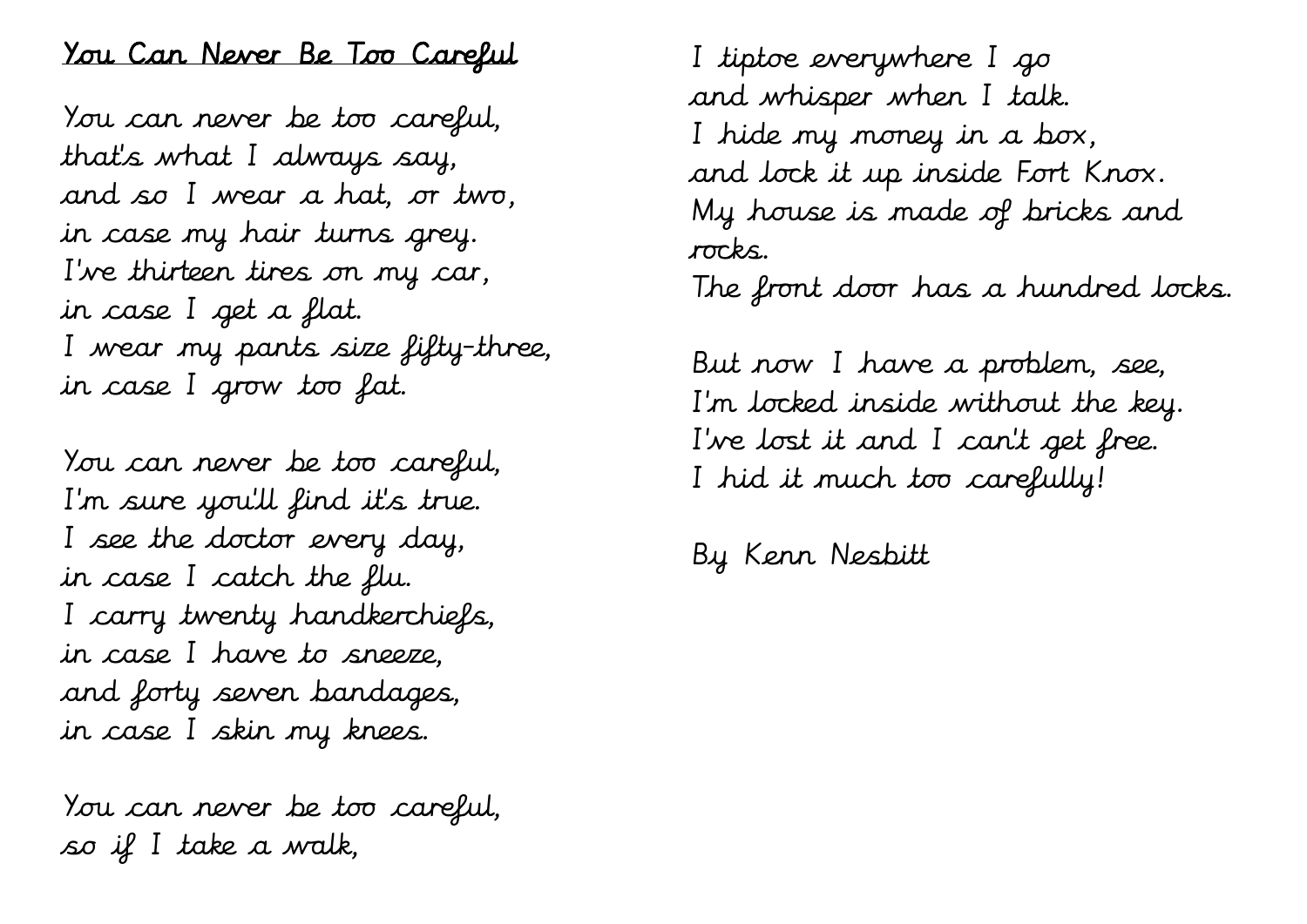# The Teachers Jumped Out of the Windows

The teachers jumped out of the windows. The principal ran for the door. The nurse and librarian bolted. They're not coming back anymore.

The assistant, hollering madly, escaped out the door of the gym. The coach and janitor shouted and ran out the door after him.

The lunch ladies threw up their ladles, then fled from the kitchen in haste, while all of the pupils looked puzzled as staff members scurried and raced.

We'd never seen anything like it. But, still, it was pretty darned cool to see all the staff so excited to leave on the last day of school.

By Kenn Nesbitt

# I'm Absolutely Full Tonight

I'm absolutely full tonight. I couldn't eat another bite. I couldn't eat a half a bean, or even taste a tangerine. I couldn't lick a lettuce leaf or bite the slightest bit of beef. I couldn't polish off a pea or sip a single drop of tea or nibble on a nanogram of pickled ham or candied yam or lamb or clam or jam or Spam. Yes, that's how full I truly am. To even think of eating more would leave me lying on the floor and surely make my stomach hurt unless, of course, you've got dessert.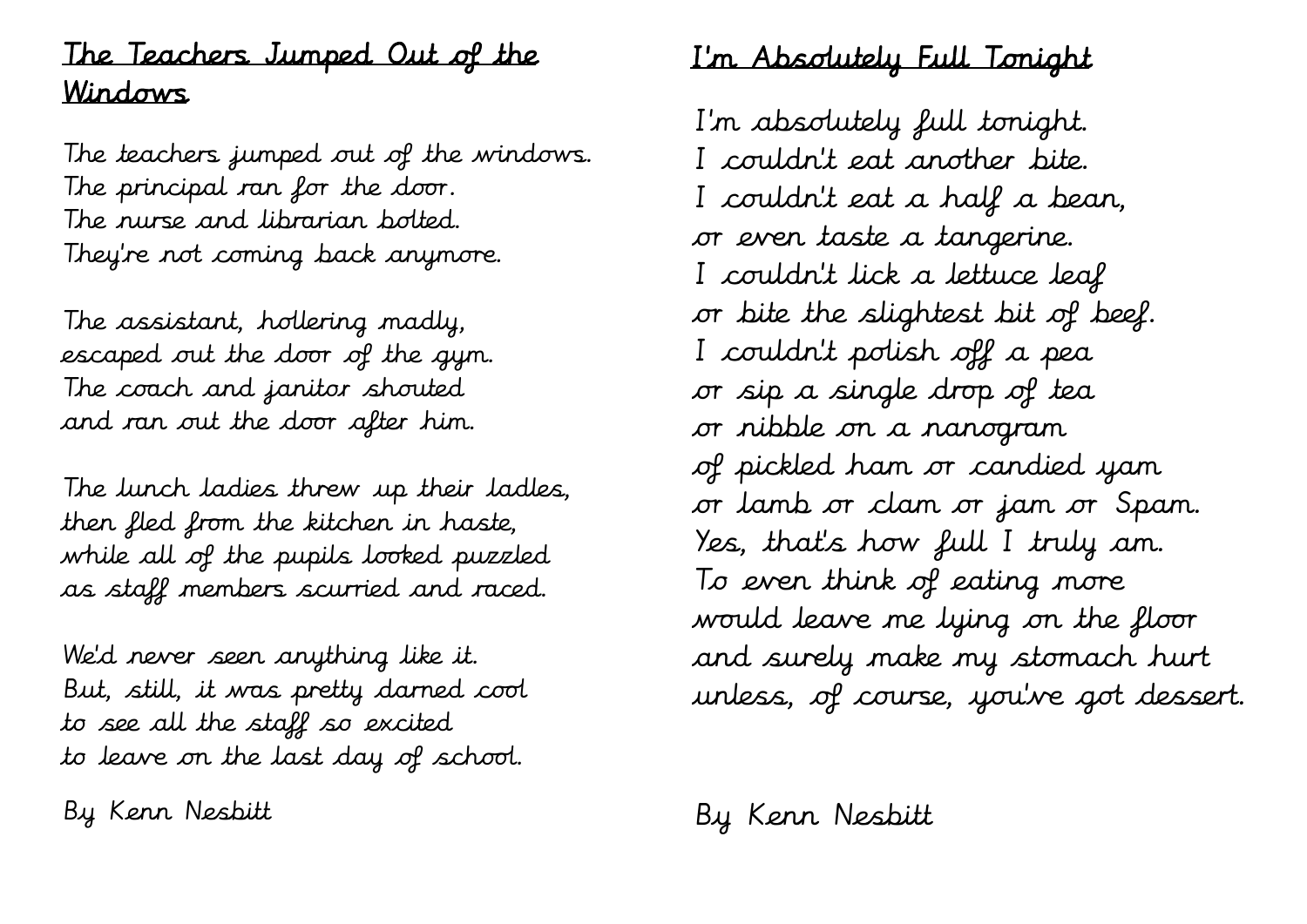#### Mr Brown the Circus Clown

Mr Brown, the circus clown puts his clothes on upside down. He wears his hat upon his toes and socks and shoes upon his nose.

He ties his ties around his thighs and wraps his belt around his eyes. He hangs his earrings from his hips and stockings from his fingertips.

He puts his glasses on his feet and shirt and coat around his seat. And when he's dressed, at last he stands

and walks around upon his hands.

By Kenn Nesbitt

Perfect

Today I managed something that I've never done before. I turned in this week's spelling quiz and got a perfect score.

Although my score was perfect it appears I'm not too bright. I got a perfect zero; not a single answer right. By Kenn Nesbitt

A Fish in a Spaceship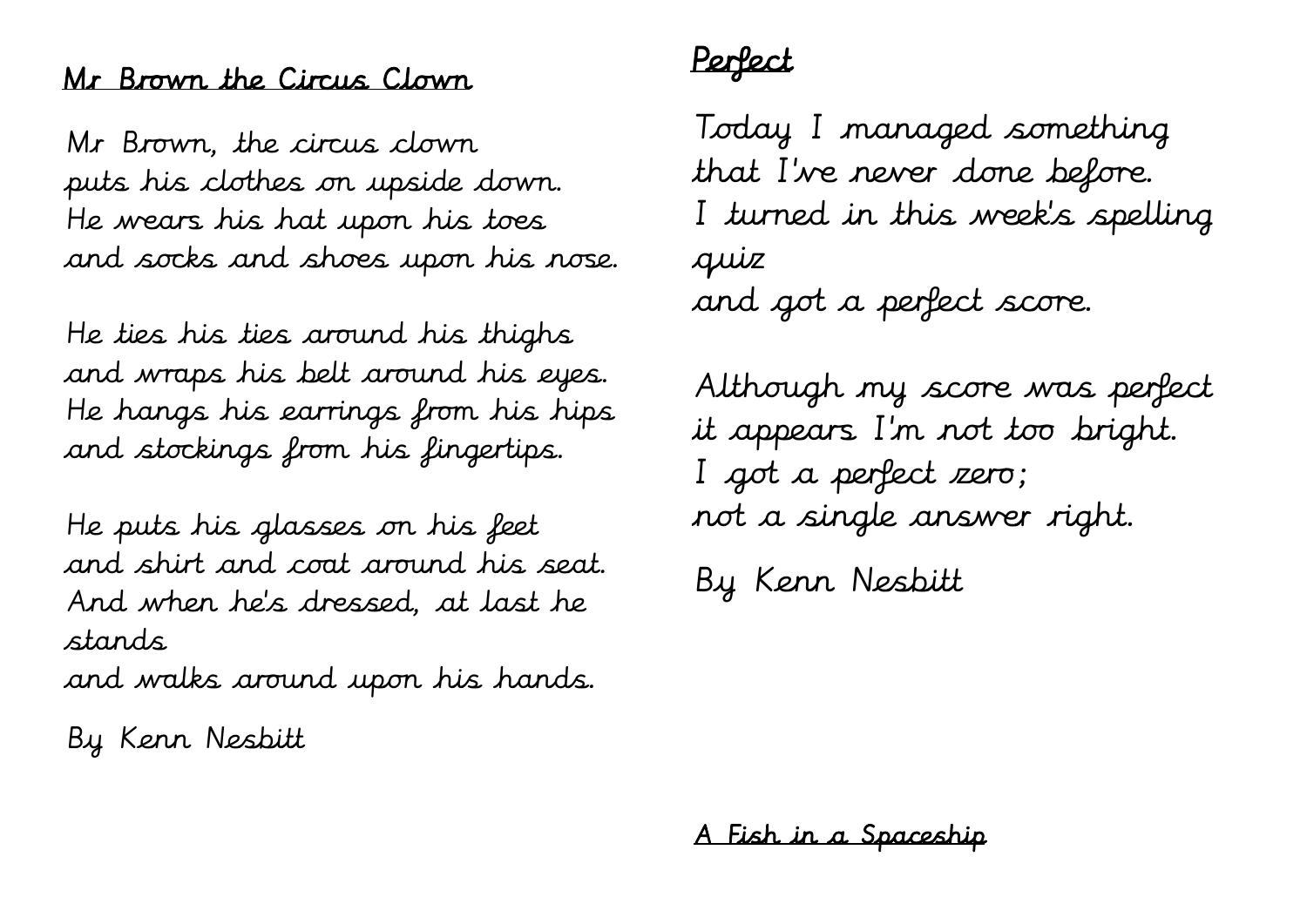A fish in a spaceship is flying through school.

A dinosaur's dancing on top of a stool. The library's loaded with orange baboons, in purple tuxedos with bows and balloons.

The pigs on the playground are having a race

while pencils parade in their linens and lace.

As camels do cartwheels and elephants fly,

bananas are baking a broccoli pie.

A hundred gorillas are painting the walls, while robots on rockets careen through the halls.

Tomatoes are teaching in all of the classes.

Or maybe, just maybe, I need some new glasses.

By Kenn Nesbitt My Parents Are Making Me Crazy My parents are making me crazy. They're driving me utterly mad. I'm mental because of my mother. I'm losing it thanks to my dad.

My mum tells me, "Go do your homework," and dad's yelling, "Vacuum the floors!" Then mum says, "Turn off the TV now," and dad hollers, "Finish your chores!"

With all of their grousing and griping, my brain is beginning to hurt. My dad's shouting, "Clean up the kitchen!" My mum's saying, "Tuck in your shirt!"

I feel like I'm losing my marbles. If I go bananas today, then please give this note to my parents when the funny farm takes me away.

By Kenn Nesbitt

I Don't Know What to Do Today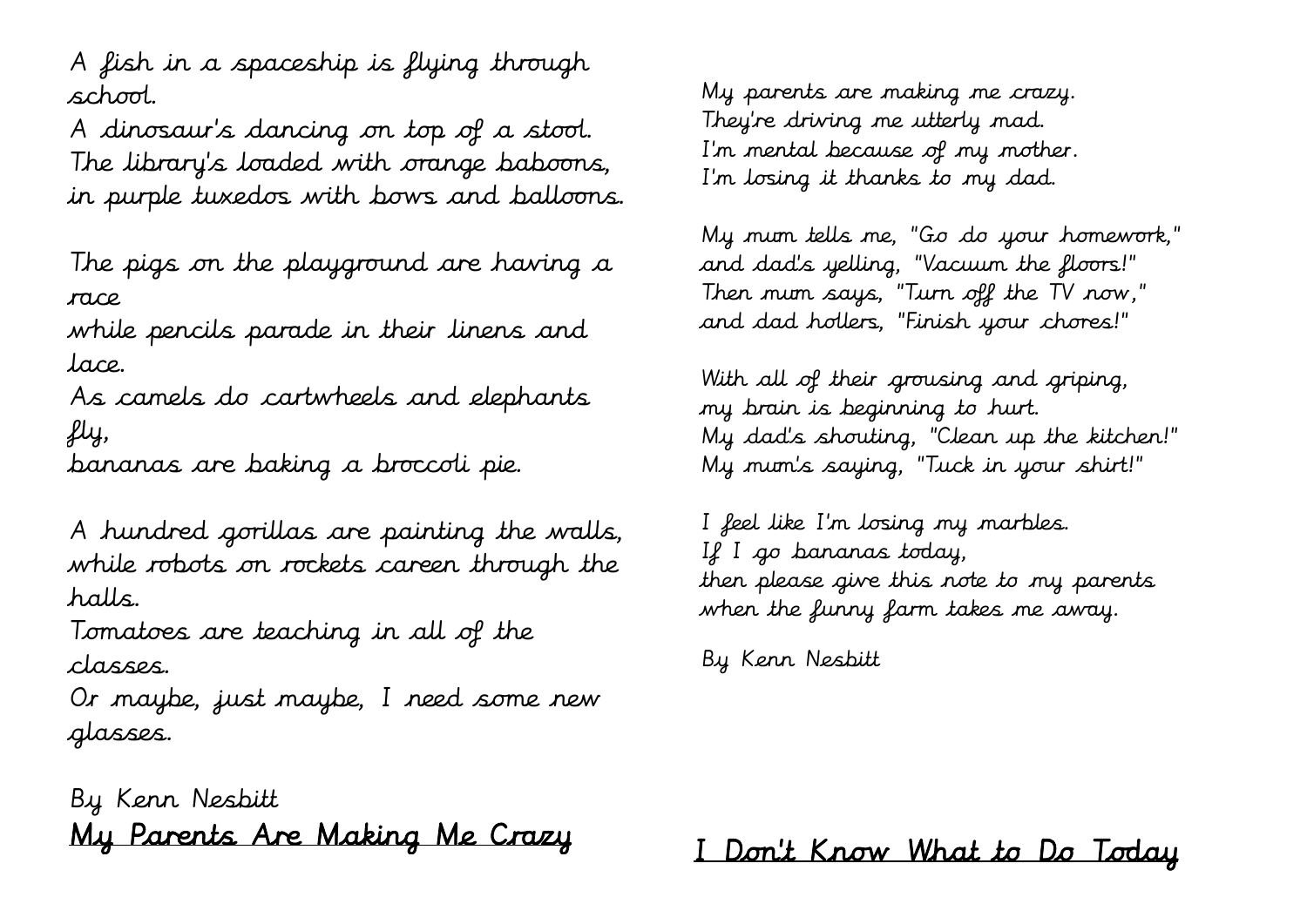I don't know what to do today. Perhaps I'll go outside and play, or stay indoors and watch TV, or take a bath, or climb a tree.

Or maybe I'll go ride my bike, or pick my nose, or take a hike, or jump a rope, or scratch my head, or play a game, or stay in bed, or dance a jig, or pet the cat, or drink some milk, or buy a hat, or sing a song, or read a book, or change my socks, or learn to cook, or dig a hole, or eat a pear, or call my friends, or brush my hair, or hold my breath, or have a race, or stand around and slap my face.

I'm so confused, and bored, and blue, to not know what I ought to do. I guess that I should just ask you. So, what do you think I should do?

By Kenn Nesbitt

### On the Thirty Third of Januaugust

On the thirty third of Januaugust, right before Octember, a strange thing didn't happen that I always won't remember.

At eleven in the afternoon, while making midnight brunch, I poured a glass of sandwiches and baked a plate of punch.

Then I climbed up on my head to see the silver sky of green, and danced around my feet because I'd turned eleventeen.

A parade began to end and music started not to play, as rain came out and snowed all night that warm and sunny day.

That was how it didn't happen as I keenly don't remember, on the thirty third of Januaugust, right before Octember.

By Kenn Nesbitt

When Frankenstein Was Just a Kid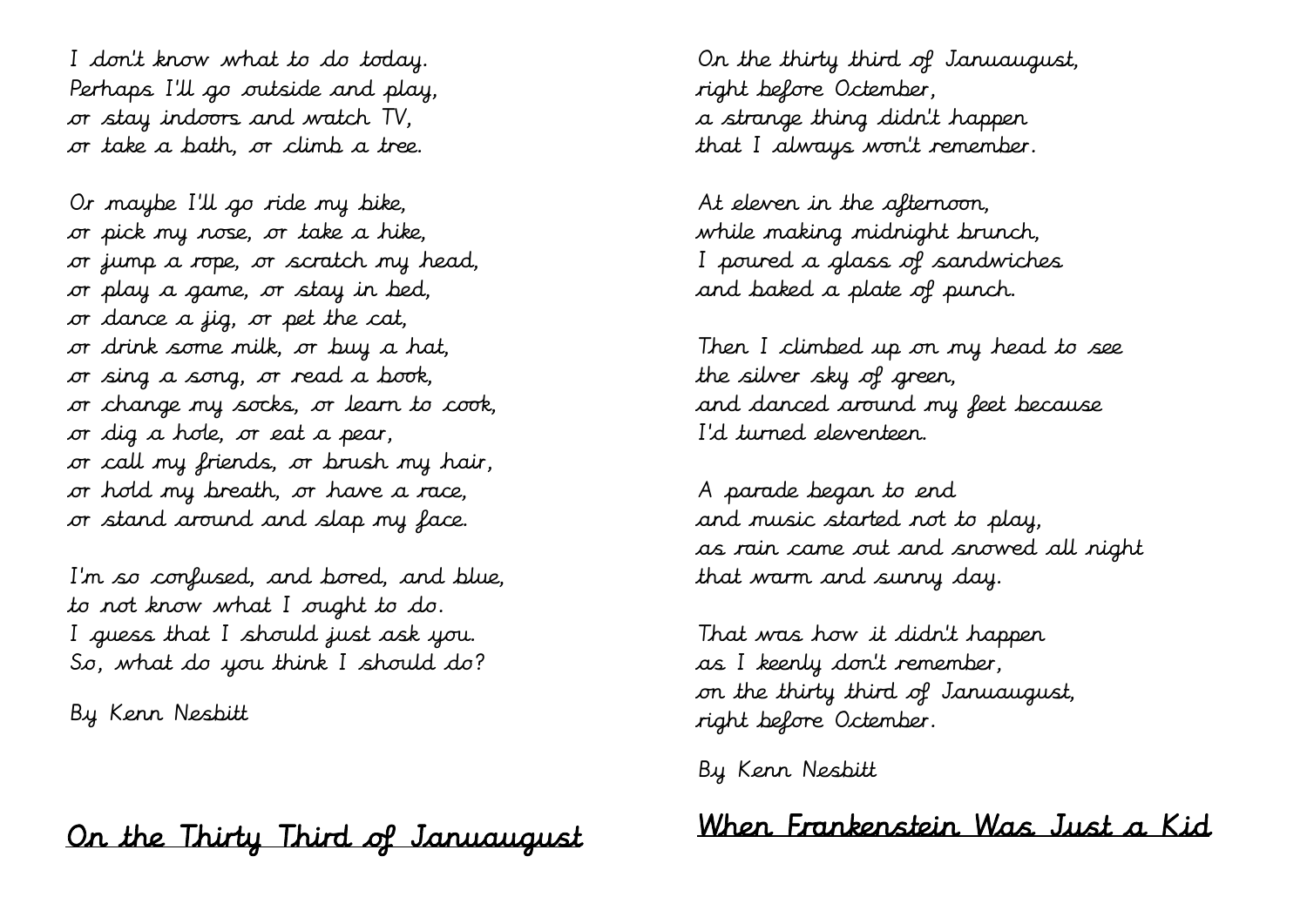When Frankenstein was just a kid, he ate his greens. It's true. He did! He ate his spinach, salads, peas, asparagus, and foods like these, and with each leaf and lima bean his skin became a bit more green.

On chives and chard he loved to chew,

and Brussels sprouts and peppers too,

until he ate that fateful bean that turned his skin completely green.

He turned all green, and stayed that way,

and now he frightens folks away.

Poor Frankenstein, his tale is sad, but things need not have been so bad.

It's fair to say, if only he had eaten much less celery, avoided cabbage, ate no kale, why, then, we'd have a different tale.

So, mom and dad, I'm here to say please take these vegetables away or my fate could be just as grim. Yes, I could end up green like him. So, mom and dad, before we dine, please give a thought to Frankenstein.

By Kenn Nesbitt

My Robot's Misbehaving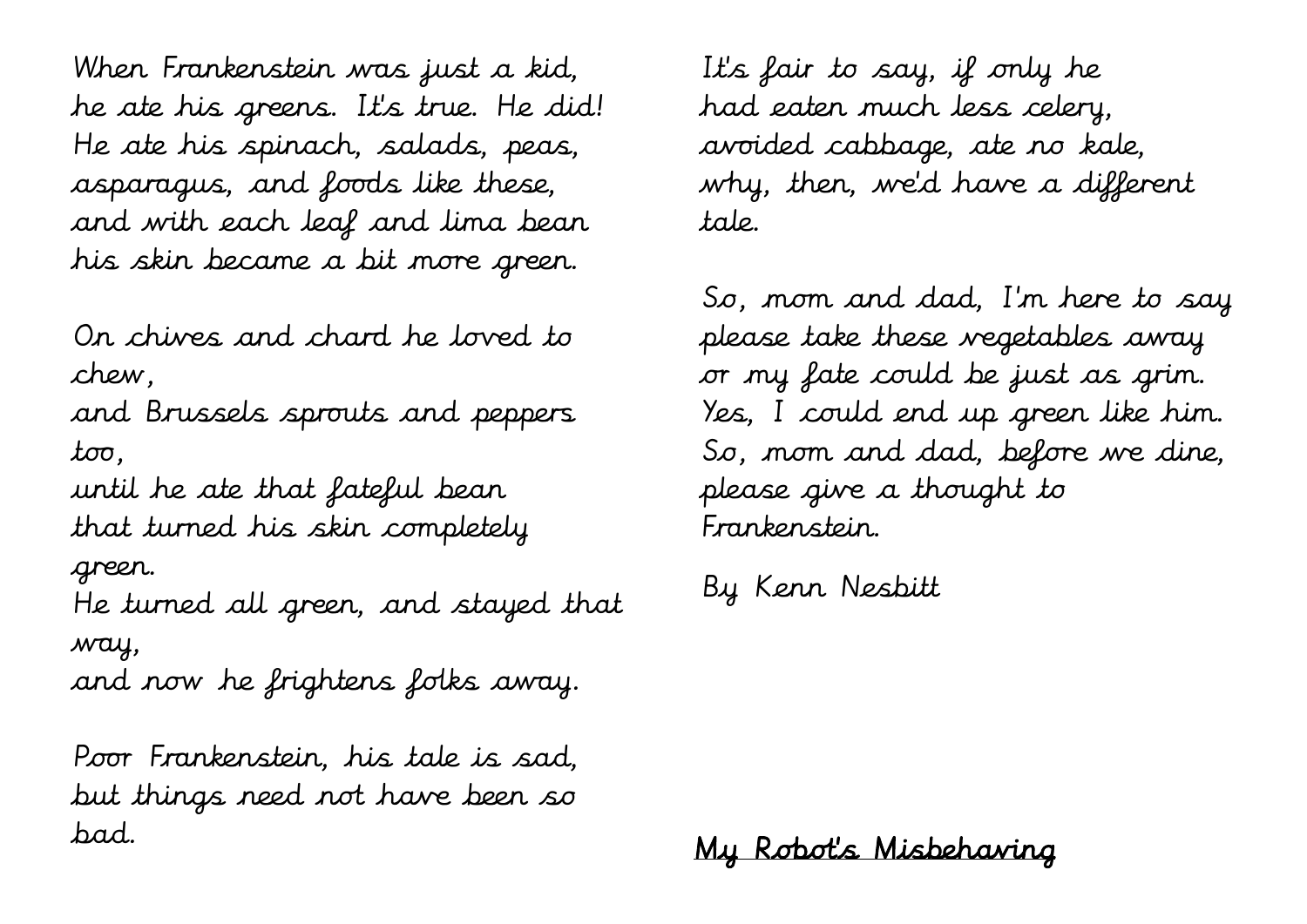My robot's misbehaving. It won't do as I say. It will not dust the furniture or put my toys away.

My robot never helps me with homework or my chores. It doesn't do my laundry and neglects to clean my floors.

It claims it can't cook dinner. It never makes my bed. No matter what I ask of it, it simply shakes its head.

My robot must be broken. I'll need to get another. Until that day, I have to say, I'm glad I have my mother.

By Kenn Nesbitt

I bought a pet banana and I tried to teach him tricks, but he wasn't any good at catching balls or fetching sticks.

He could never catch a Frisbee, and he wouldn't sit or speak, though we practiced every afternoon and evening for a week.

He refused to shake or wave or crawl or beg or take a bow, and I tried, but couldn't make him bark or get him to meow.

He was terrible at playing dead. He couldn't jump a rope. When he wouldn't do a single trick I simply gave up hope.

Though I liked my pet banana, I returned him with regret. Boy, I sure do hope this watermelon makes a better pet.

By Kenn Nesbitt

# I Bought a Pet Banana